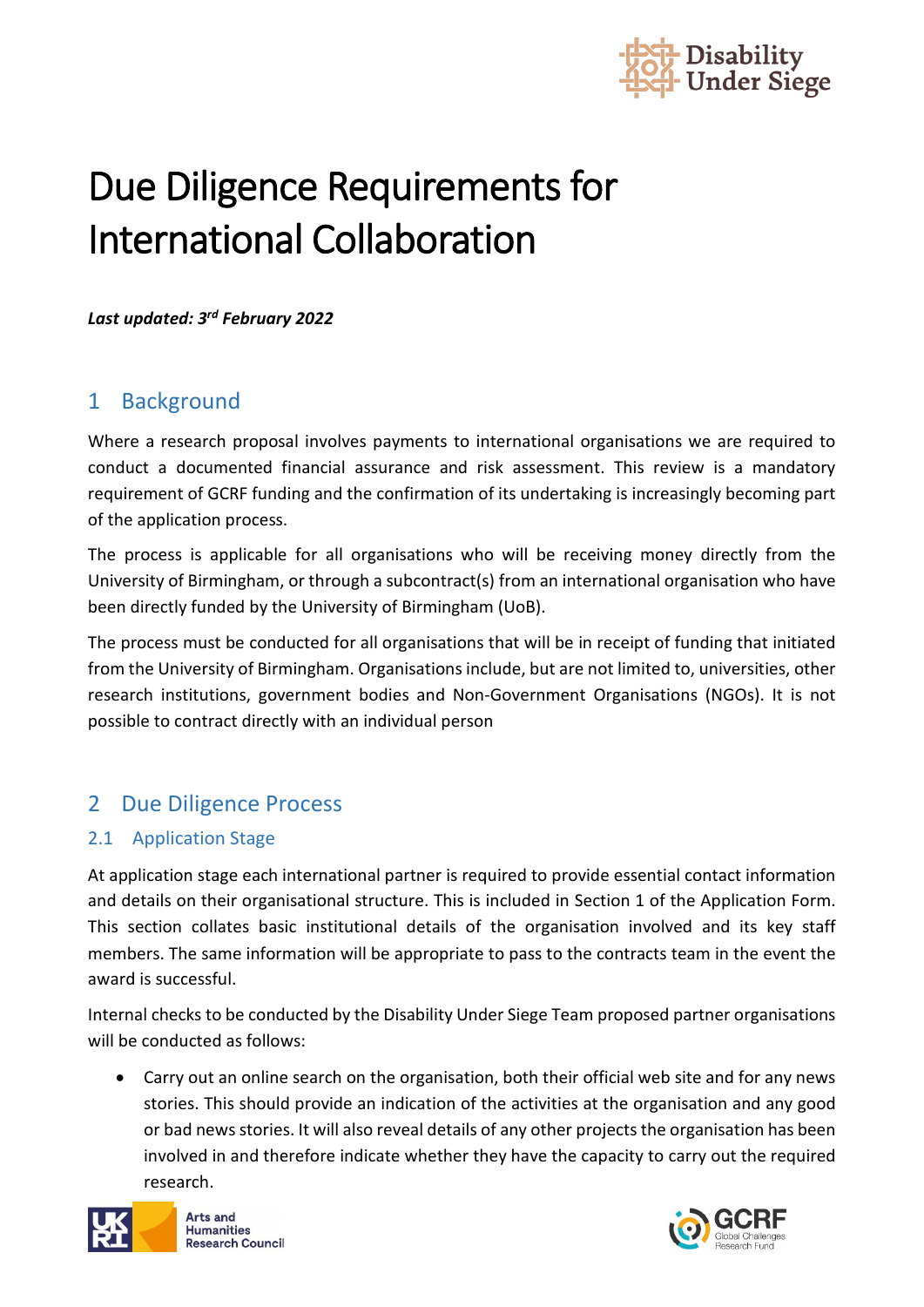

- Check the corruption index for the country the organisation is based in. This can be found at [https://www.transparency.org/news/feature/corruption\\_perceptions\\_index\\_2016](https://www.transparency.org/news/feature/corruption_perceptions_index_2016) and provides a useful indication of the level of corruption within the country concerned and therefore may increase the levels of risk regarding funding going to organisations within these countries.
- If concerns are identified establish if the organisation has previously been engaged with across the University and what interactions took place. This may raise red flags at an early stage or identify how risks were previously mitigated.
- Check with UoB Finance Department regarding the making of payments to the partner organisation country to ascertain whether there are any known complexities in making payments.

If the above checks result in any major concerns, the project team will contact the applicant to discuss appropriate courses of action.

### 2.2 Potential Document Checklist

The following documents could be requested from the organisation (alternatively please provide a link to a website where the document(s) are held) to support with the completion of the due diligence process. **Please note:** all documentation **MUST** be in English.

- 1. Evidence of Legal Status
- 2. Scientific Misconduct Policy
- 3. Ethics Policy
- 4. Risk Management Policy
- 5. Anti-Bribery Policy
- 6. Financial Fraud Policy
- 7. Financial Procedures Policy
- 8. Procurement Policy
- 9. Last 3 years Financial Accounts
- 10. Example of Timesheet
- 11. Travel and Subsistence Policy

## 3 Post-Award Stage

Post Award Due Diligence checks will be led by the Disability Under Siege Project Team. Partners are expected to adhere to standard invoice / payment terms of quarterly in arrears.

Where it is believed, or known, that partners will need to be paid in advance of work being undertaken the Project Team will work with the partner to generate a proposed payment schedule. Consideration will be given to the timing of the payments and the quantum of funding versus the proposed level of activity in that period.

The due diligence process should be repeated on a revolving basis e.g. every three years or sooner if there are any known issues or material changes with either the overseas research organisation or the country in which it is based.